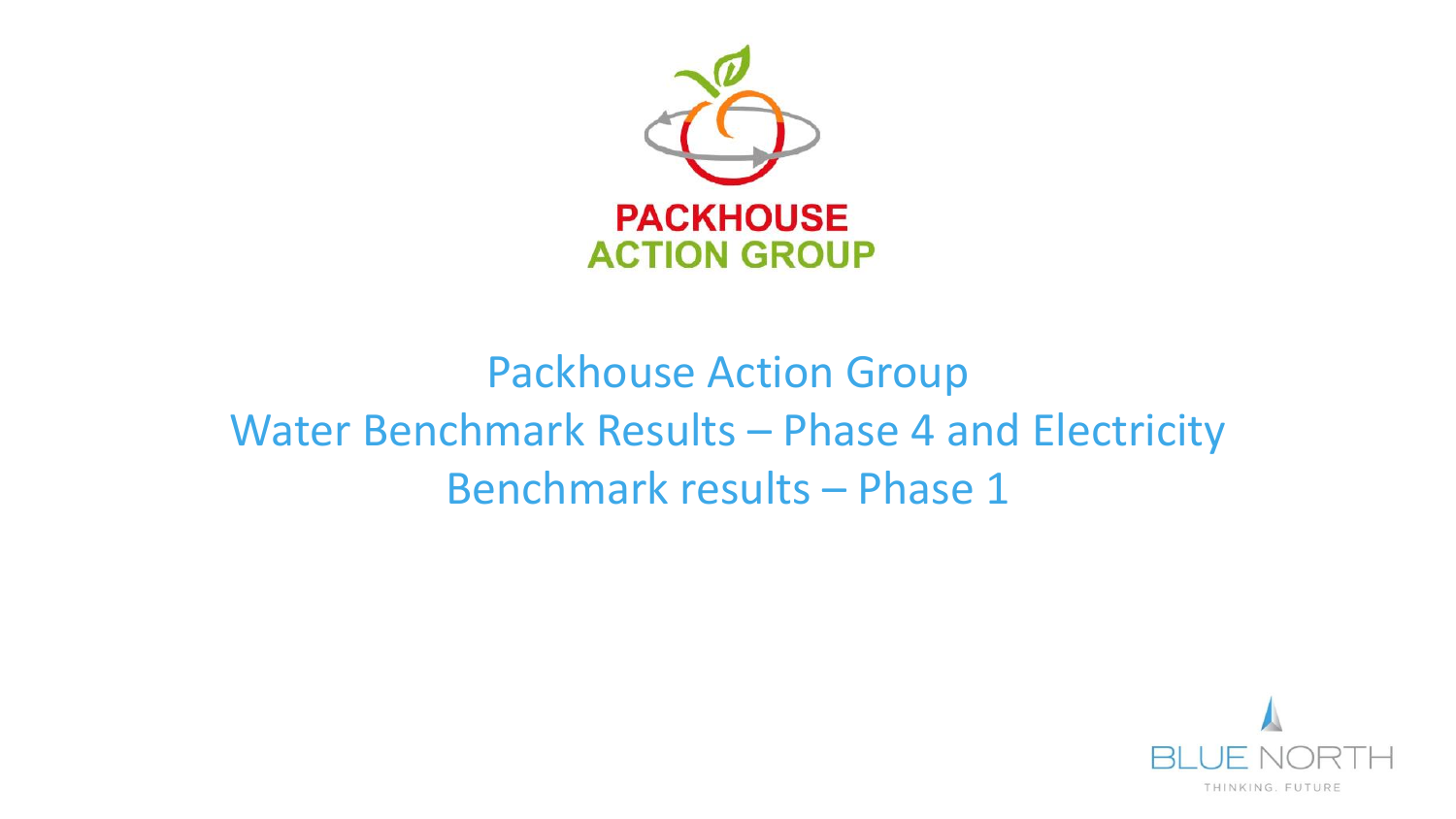### Phase 4 data collection

- Data collection tool changes from phase 3:
	- additional data capture fields for **drenching** and **pre-sorting**;
	- additional data capture fields for water sources;
	- moved the "pack line processes" section to a "water management practices" tab;
	- added a tab with data fields to capture information on water **recycling technologies** applied;
	- incorporation of **electricity use** and cost data capture fields;
	- added a tab with data fields to capture information on the **energy management** practices applied.
- 21 Packhouses responded to the request for data:
	- 12 participated (including four from phase 1, phase 2 and phase 3);
	- 3 are interested and committed to providing data in future data collection rounds;
	- 5 declined to participate;
	- 1 did not respond.

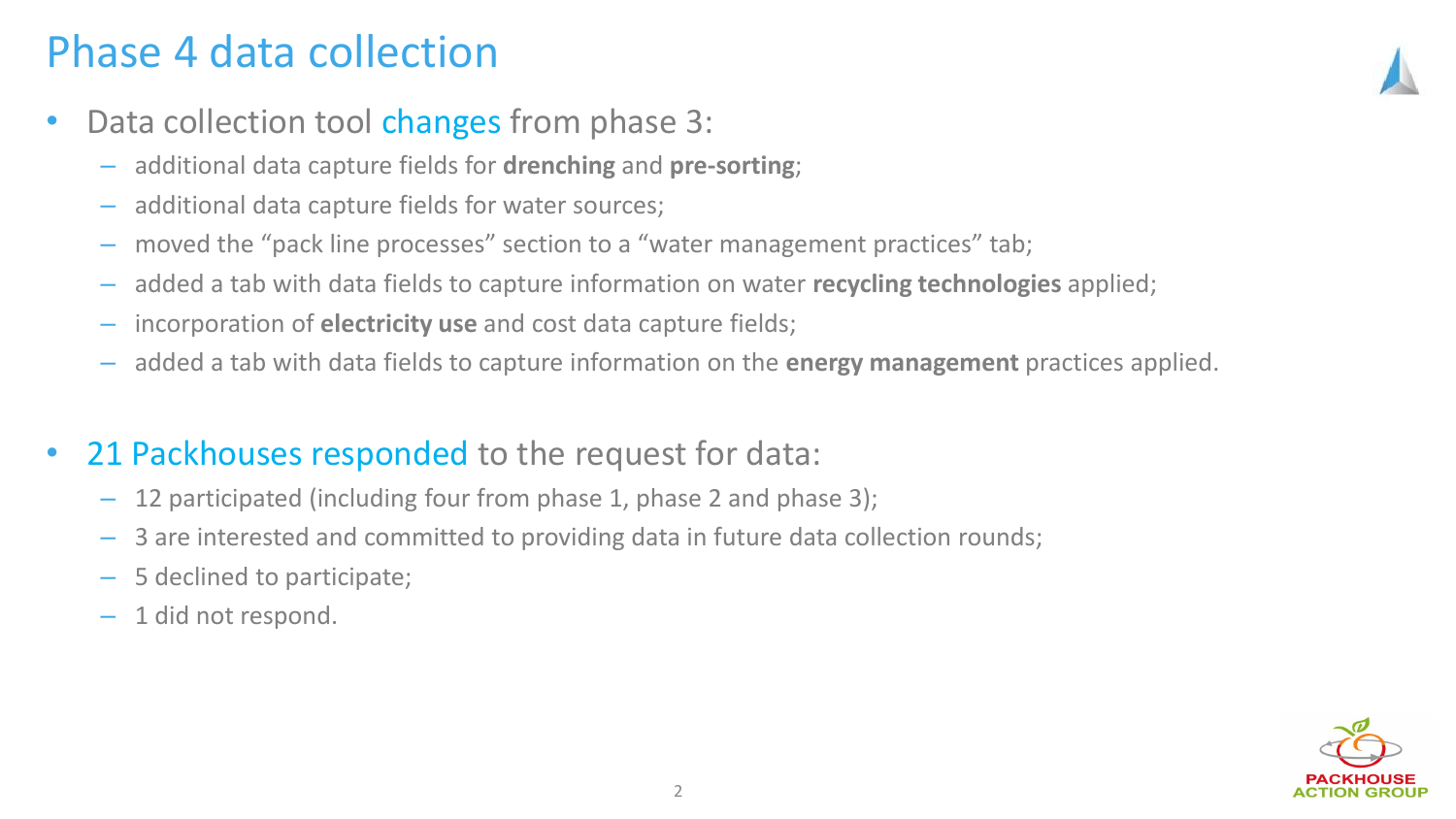## Phase 4 data collection continued

- All phase 4 datasets run from Jan to Dec 2020
- Water benchmark results are calculated for:
	- Packing line
	- Cold storage
	- Ablutions/office/canteen
- Electricity benchmark results are calculated for:
	- Packing operations
	- CA Operations
	- RA operations

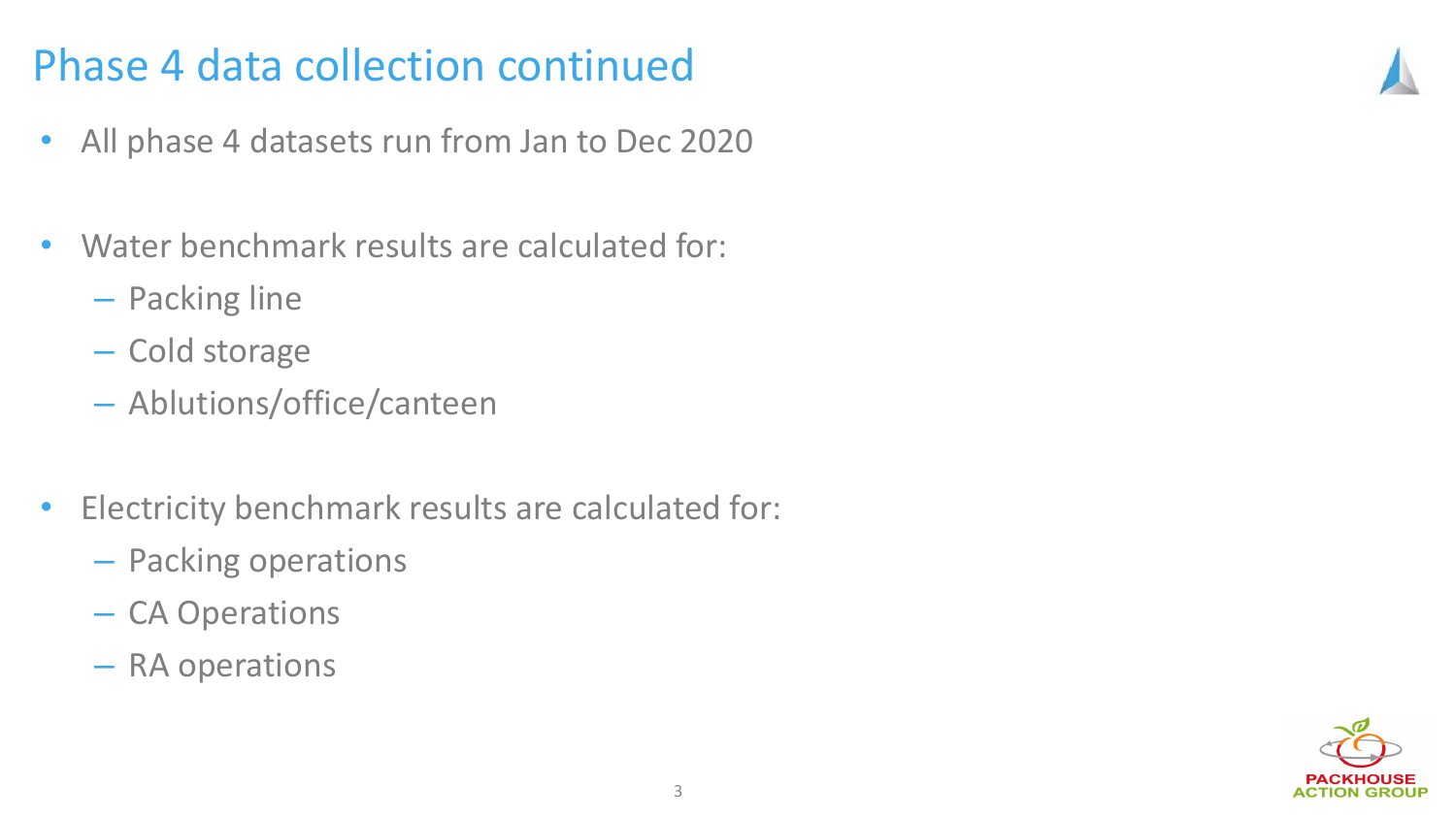#### Benchmark process

- Data collection tool training
- Packhouse capture data (support provided where required)
- Data is sense checked with the packhouse
- All results were displayed:
	- Blue columns on the graphs indicate that the data was complete and within the sense check "range";
	- Yellow columns on the graphs indicate estimated data;
	- Notes below the graphs provide more information.

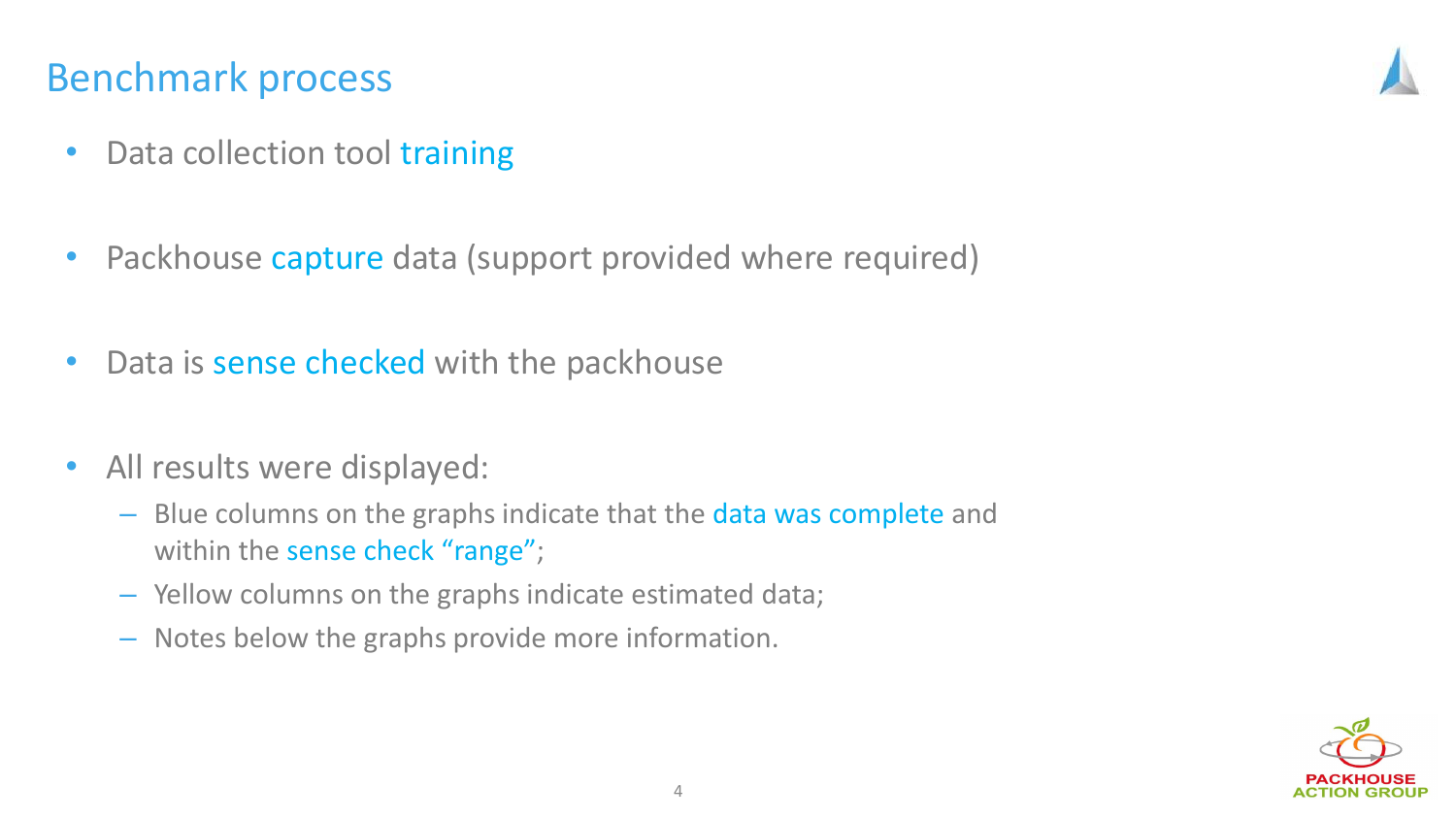## Water Benchmark Results – Drenching



- Packhouse I This packhouse drenches their pome fruit, but the water used for drenching is not recorded and could not be estimated.
- Packhouse N This packhouse drenches their pome fruit, but the water used for drenching is not recorded and could not be estimated. Metering was installed in 2021.

**ACTION GROUP**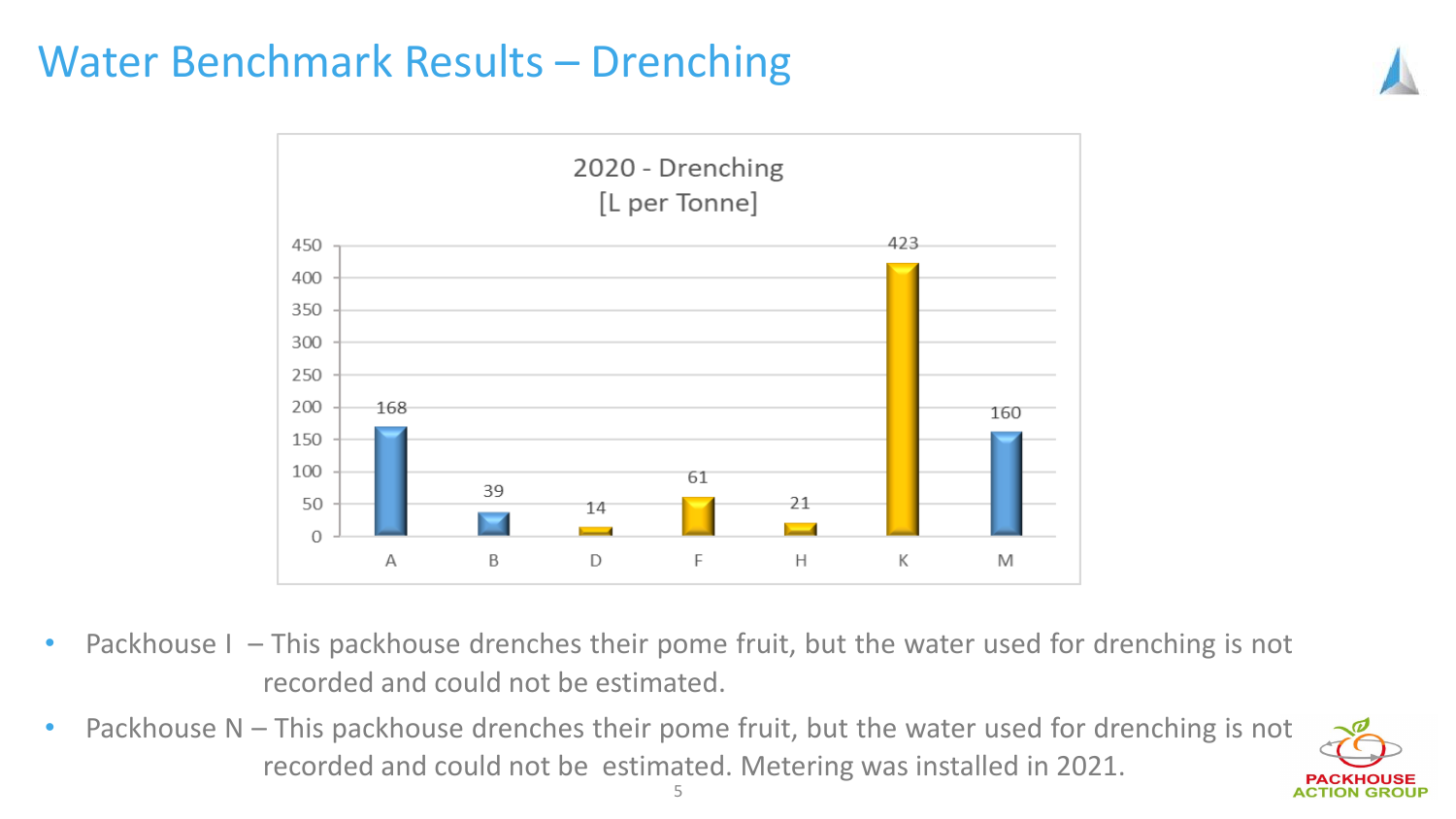# Water Benchmark Results – Pre-sort

• Only packhouses with a dedicated pre-sort line are shown.



• Only packhouse M could provide metered water use data for the pre-sort line, the benchmarks for the other packhouses are all estimates due to a lack of metering.

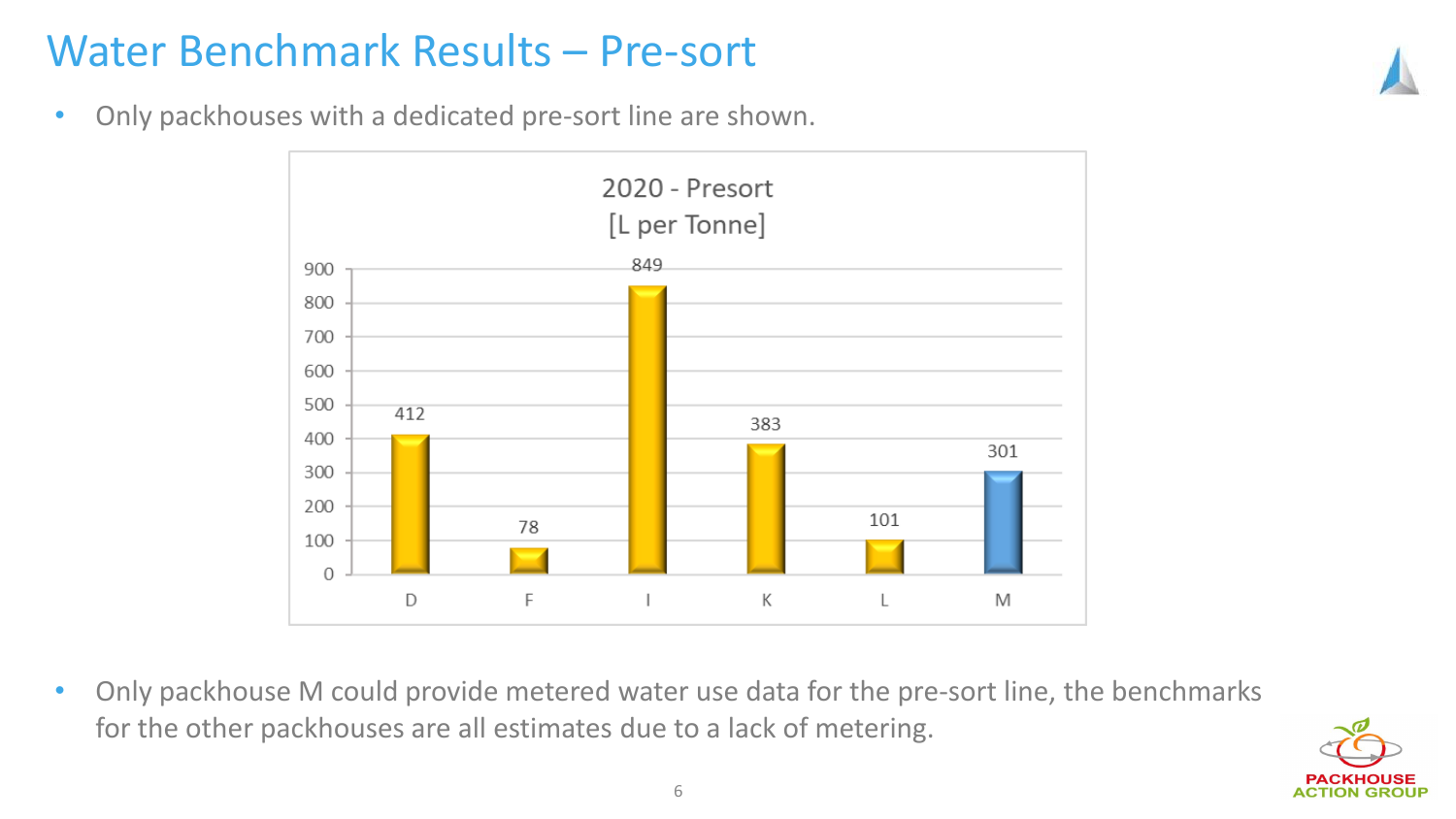# Water Benchmark Results – Packing Line



- Packhouse B This figure includes water used for the ablutions and garden irrigation around the packhouse and thus forms part of the packing line water use figure.
- Packhouse I Water is kept in flumes for three months before being drained into reedbeds for natural filtration.
- Packhouse C This packhouse drains their flumes once every two weeks.
- Packhouse L The pack line benchmark is very low. This packhouse only drains their flumes two to three times a year, otherwise, flumes are only topped up.

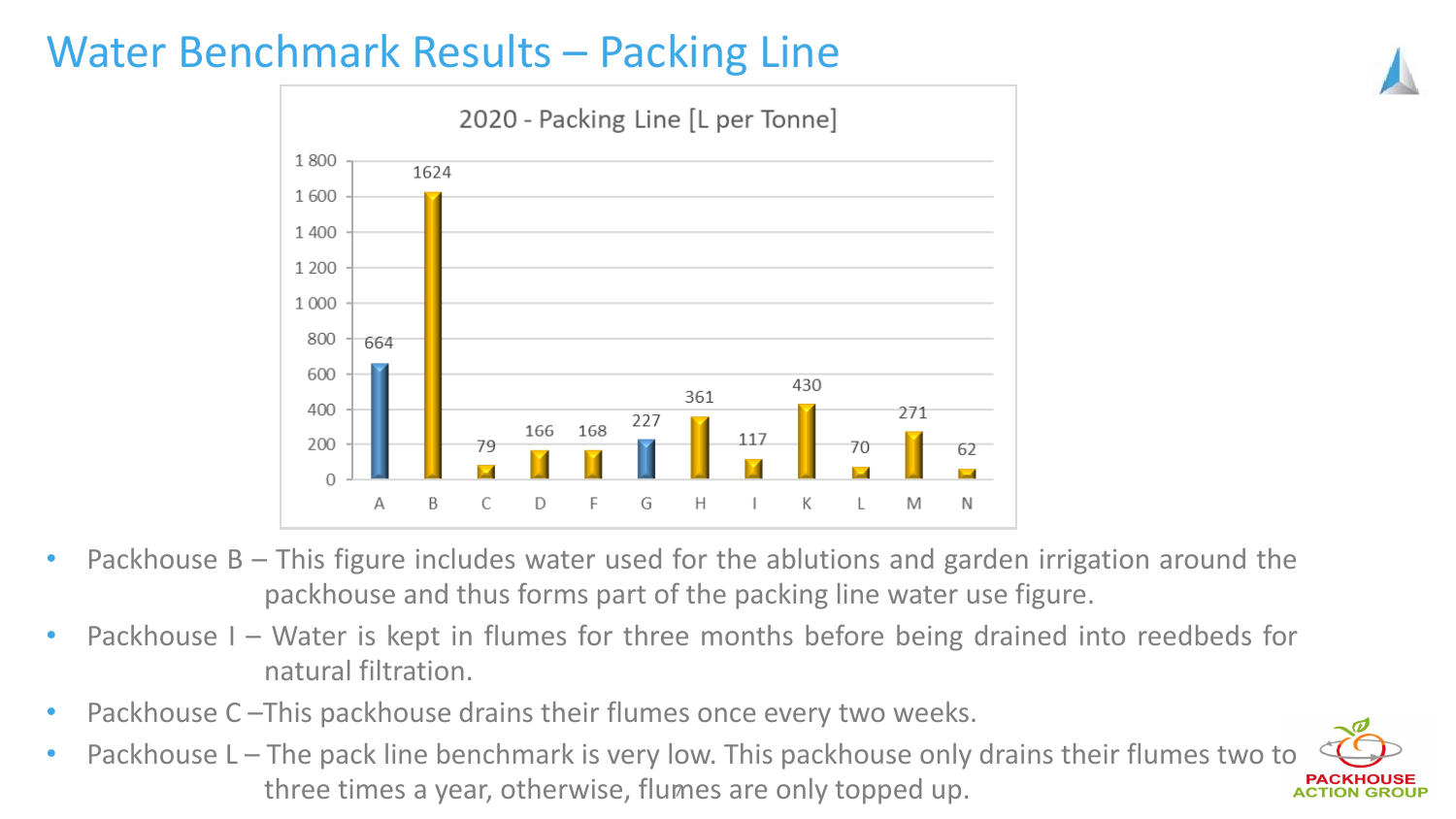# Water Benchmark Results – Cold Storage



• Includes all cold storage water consumption of which cooling towers make up the majority.



- Packhouse L The cold storage water consumption was used to "balance" the total water consumption.
- Packhouse N The cold storage water consumption was not metered and could not be estimated. Metering was installed only in 2021.

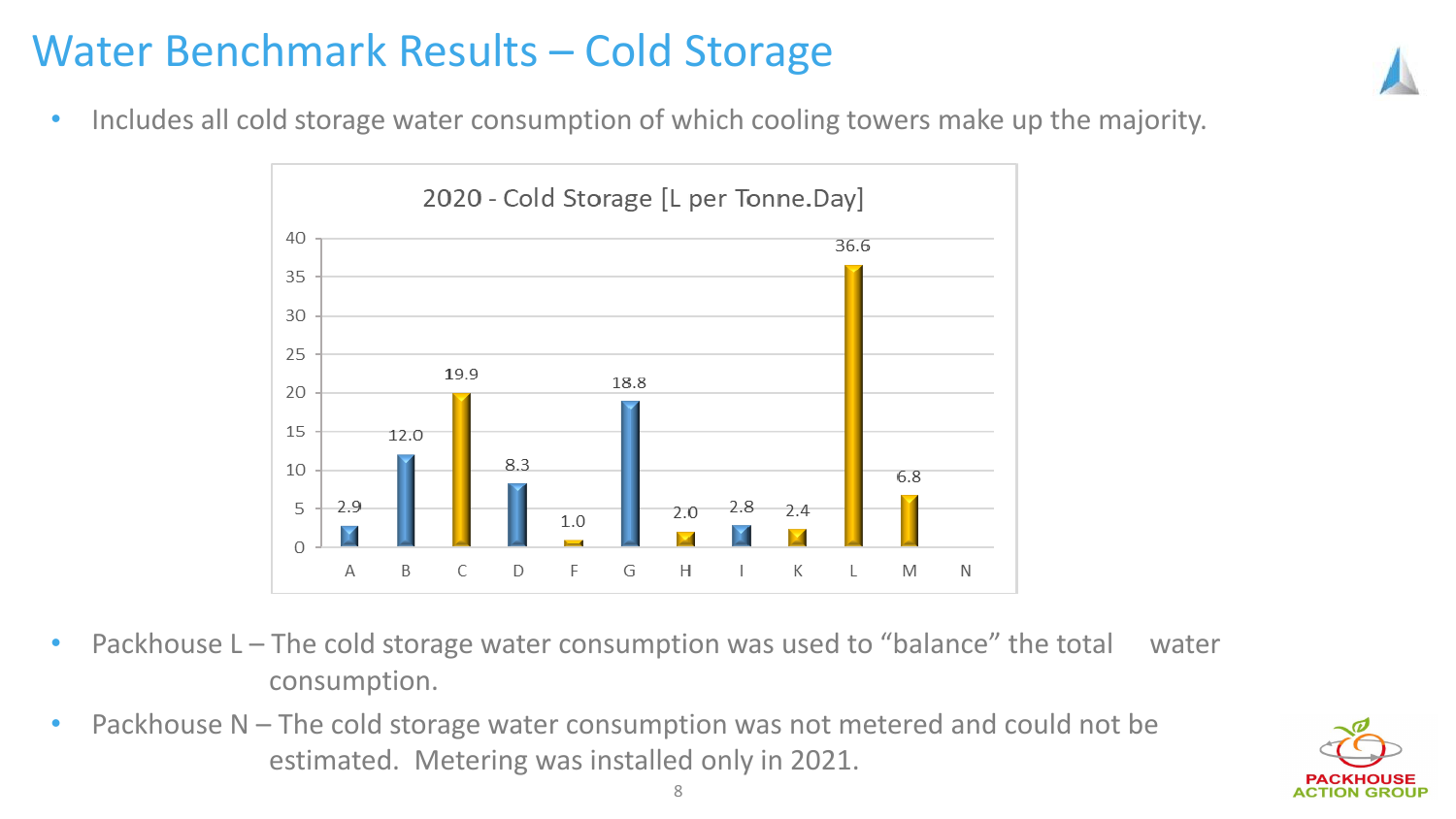#### Water Benchmark Results – Ablutions, Canteen & Offices

Includes the water consumption from Ablutions, Canteen & Offices.



- Packhouse M Water consumption of ablutions, canteens and offices forms part of "other" water consumption calculation and could not be clearly allocated.
- Packhouse N The ablutions, canteens and offices water consumption were not metered separately and could not be estimated. Metering was installed in 2021.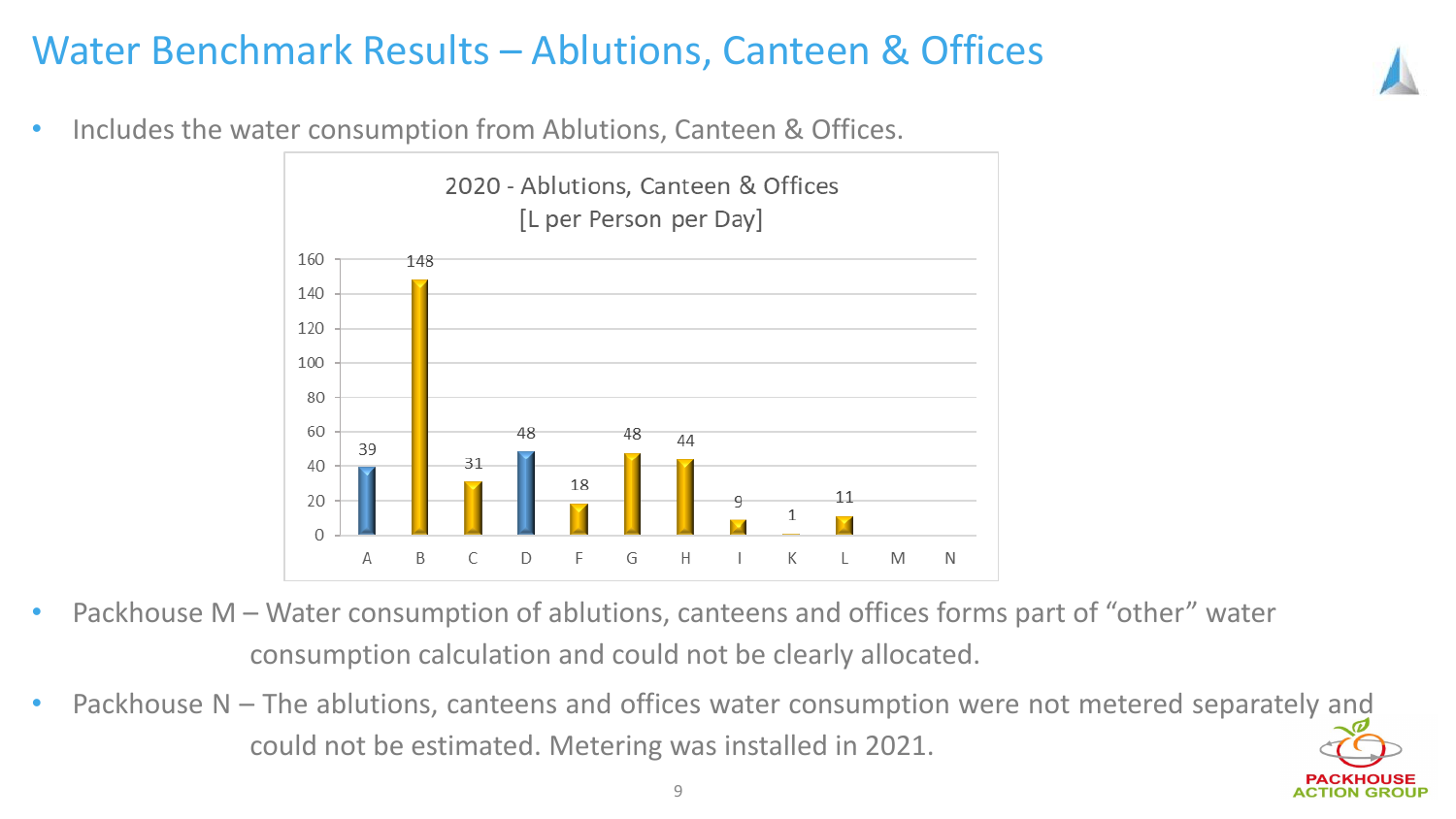### Water Benchmark Results - Overall Packhouse Benchmark



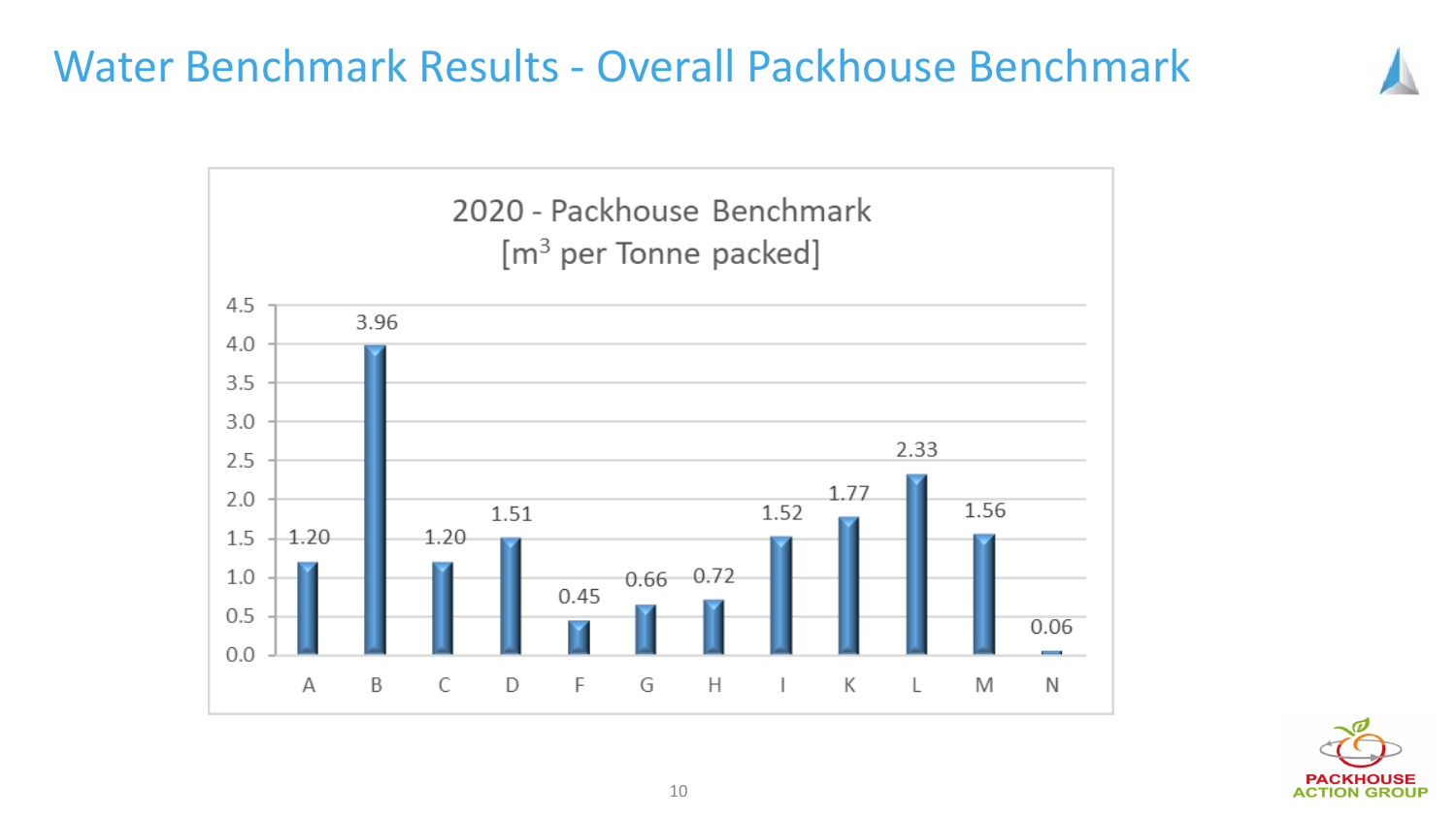#### Water Benchmark Results – Year on Year Comparison: Packing line



• For the pack line comparison it is best to use Packhouse A's data over all four years.

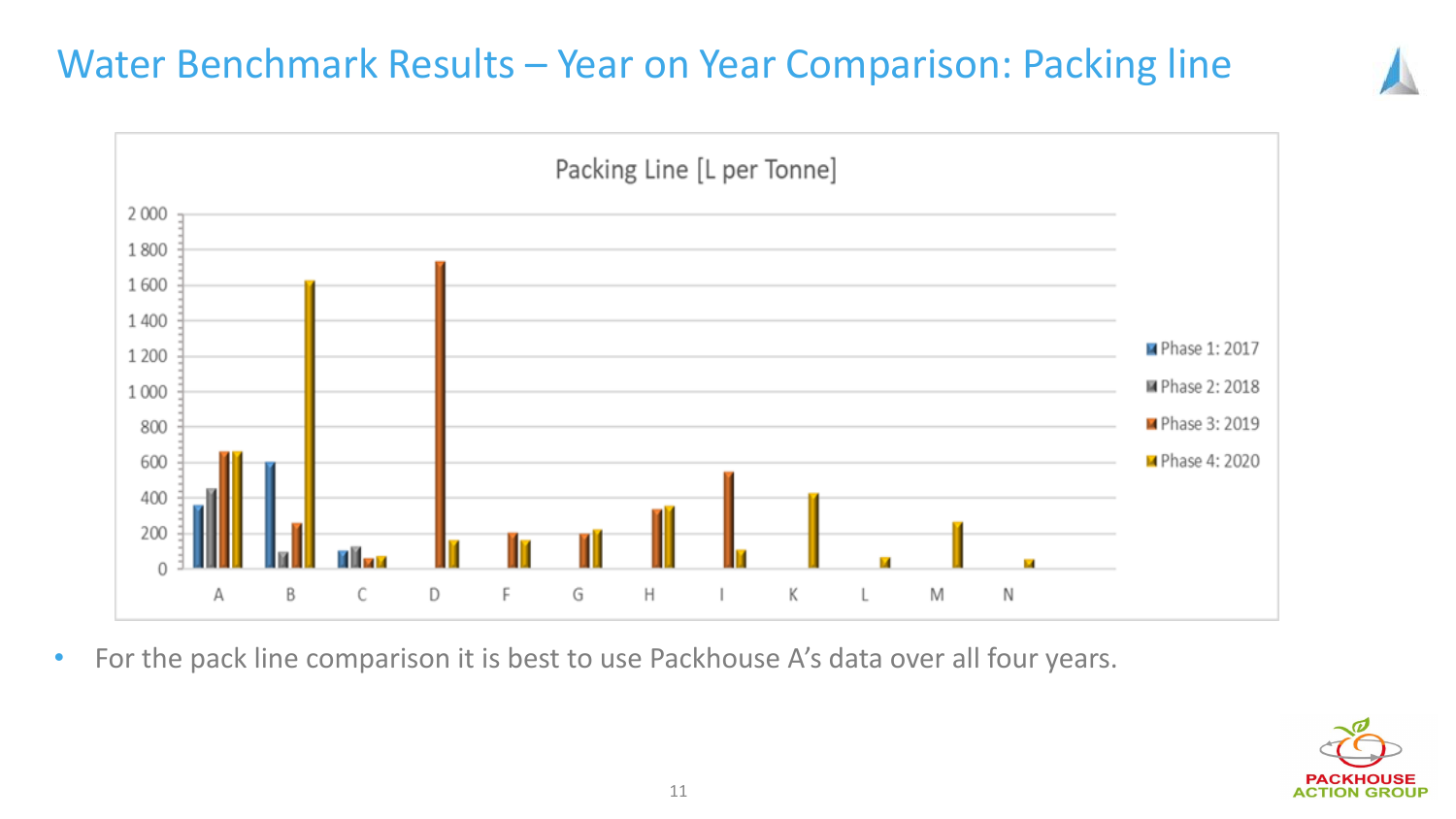#### Water Benchmark Results – Year on Year Comparison: Cold Store



• For the cold storage comparison it is best to use Packhouse A's data over all four years.

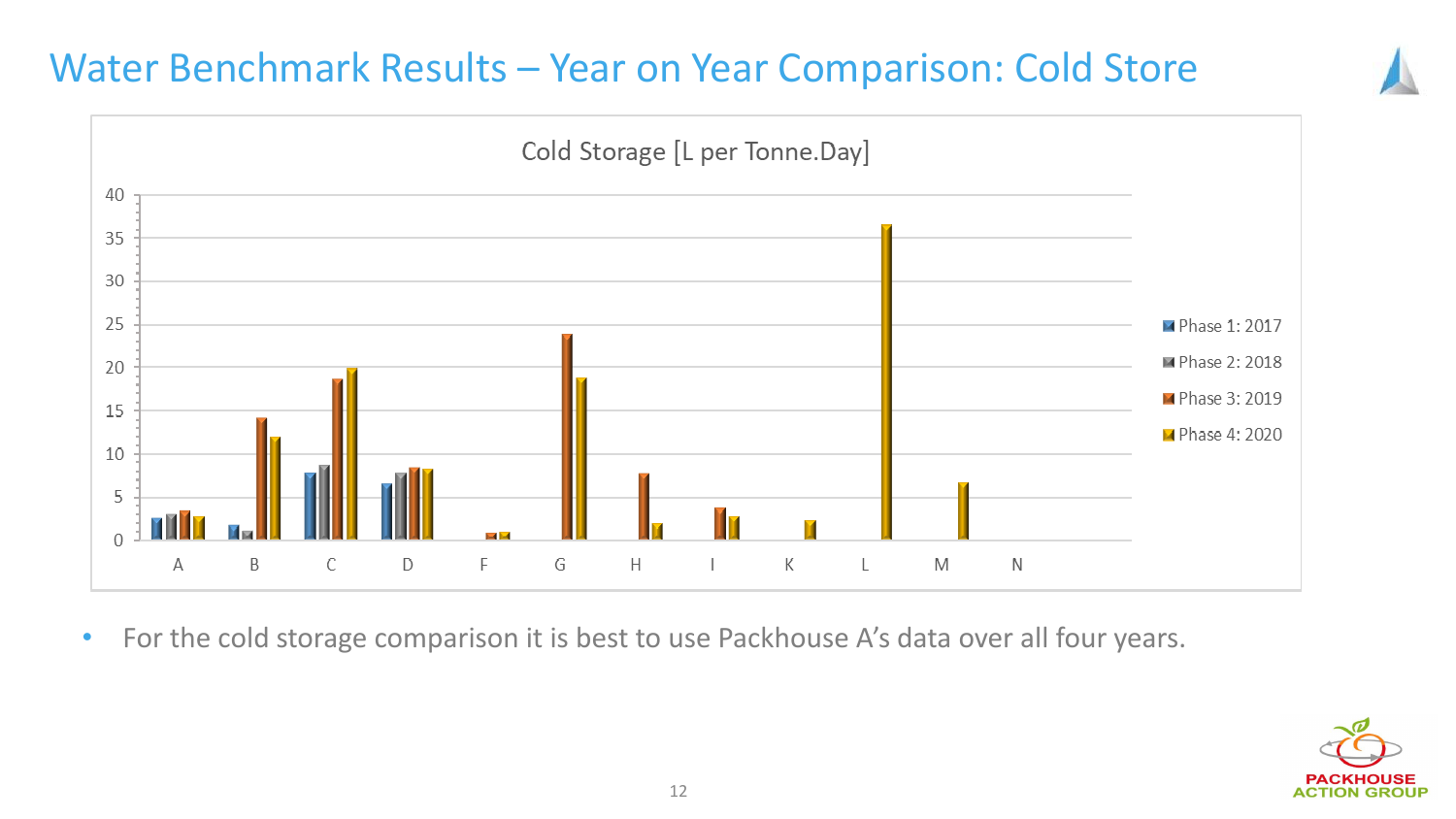#### Results – Year on Year Comparison: Ablutions, Canteen & Offices



• For the ablutions, canteens and offices comparison it is best to use Packhouse A's results for 2018 and 2019 (2017 data was not allocated correctly).

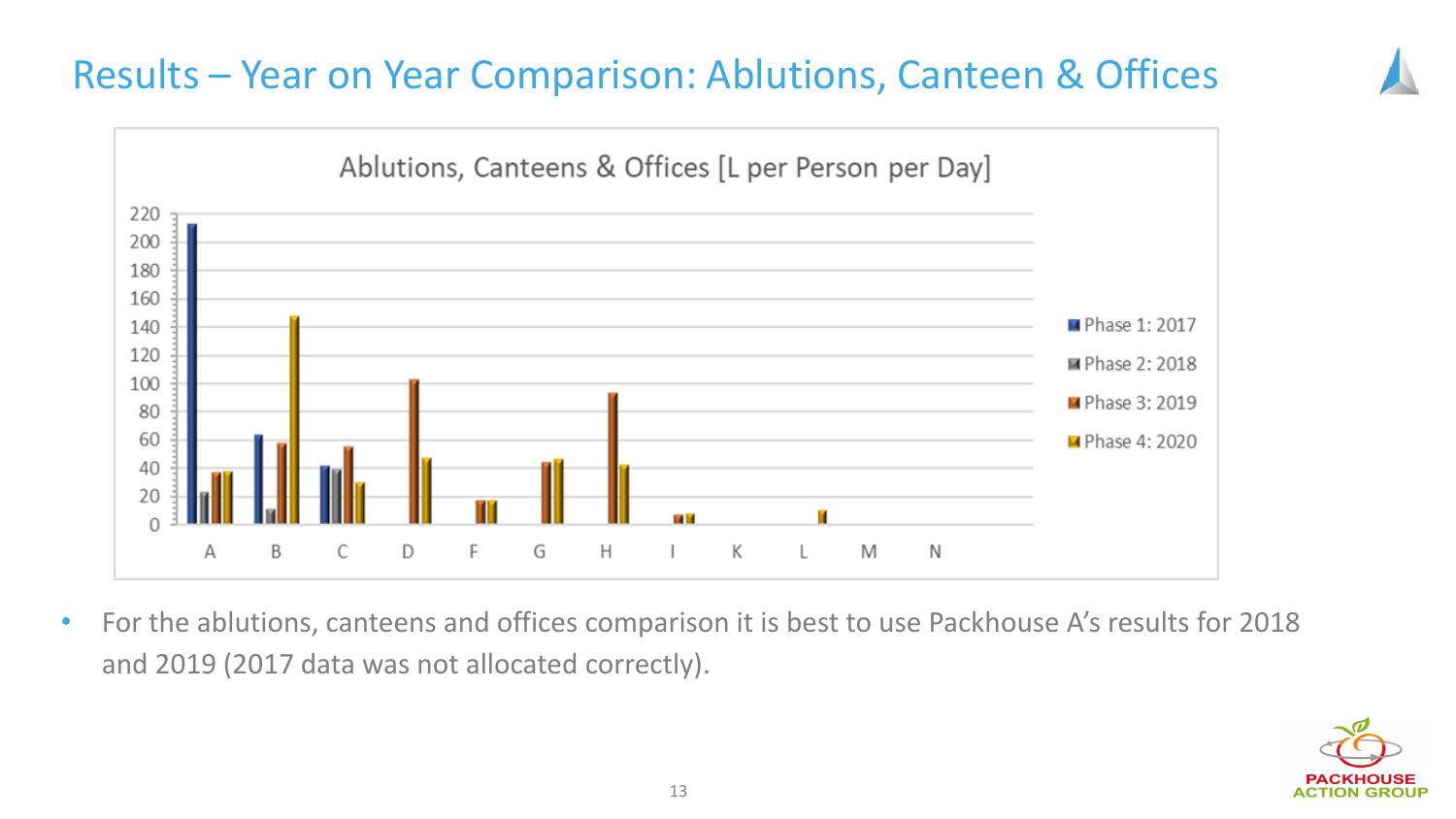## Water Benchmark Results – Water Usage Profiles

• Displays the water use percentage profile per packhouse.



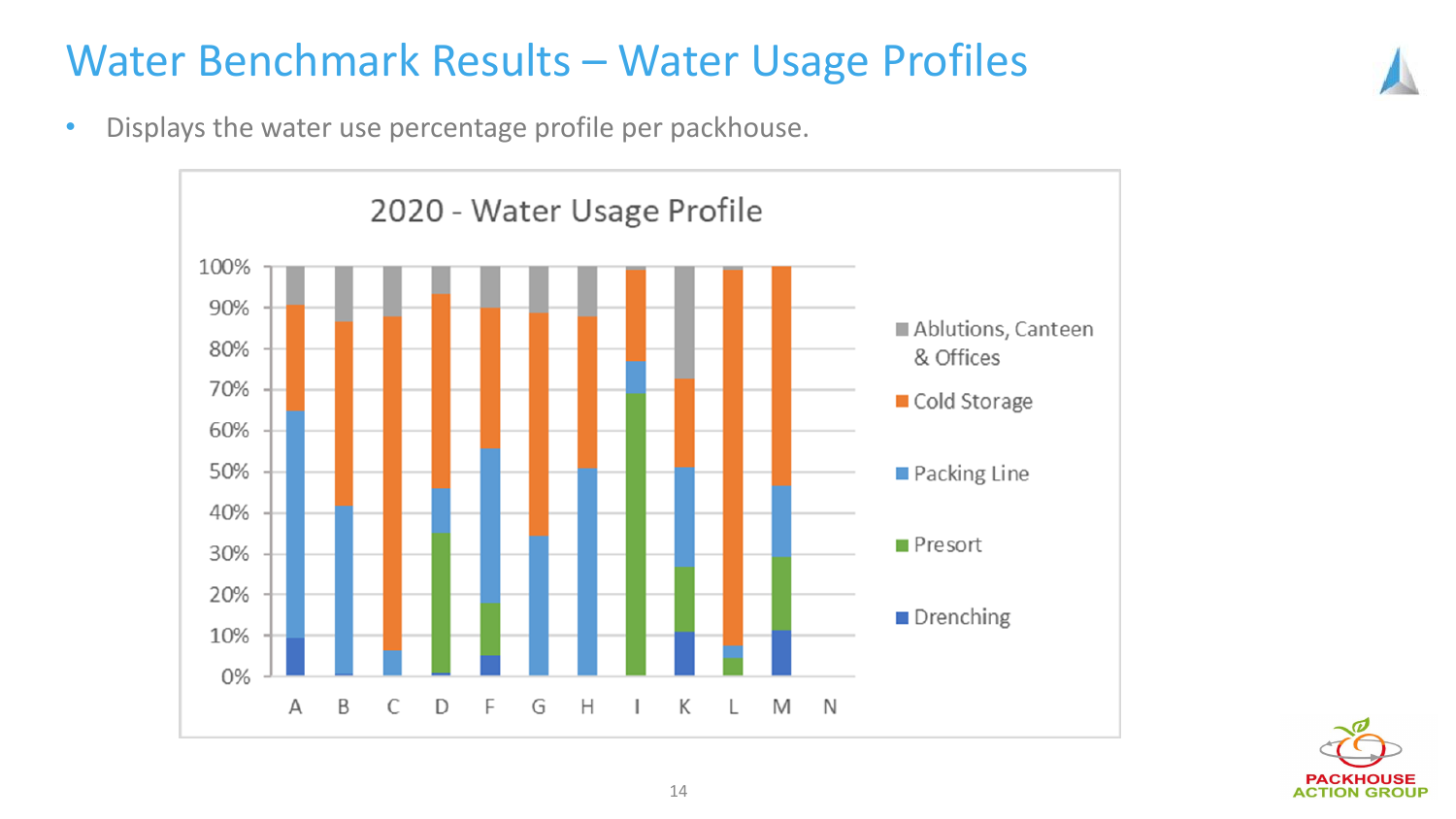### Electricity Benchmark Results – Packing operations

• This includes all operational electricity consumption in the packhouse (pre-sort, packing lines, ablutions, canteens, and offices).



- Packhouse I This benchmark includes RA operations consumption use.
- allocation between the different areas in the packhouse was not possible. Packhouse  $N - I$ his benchmark includes CA and RA storage electricity consumption as

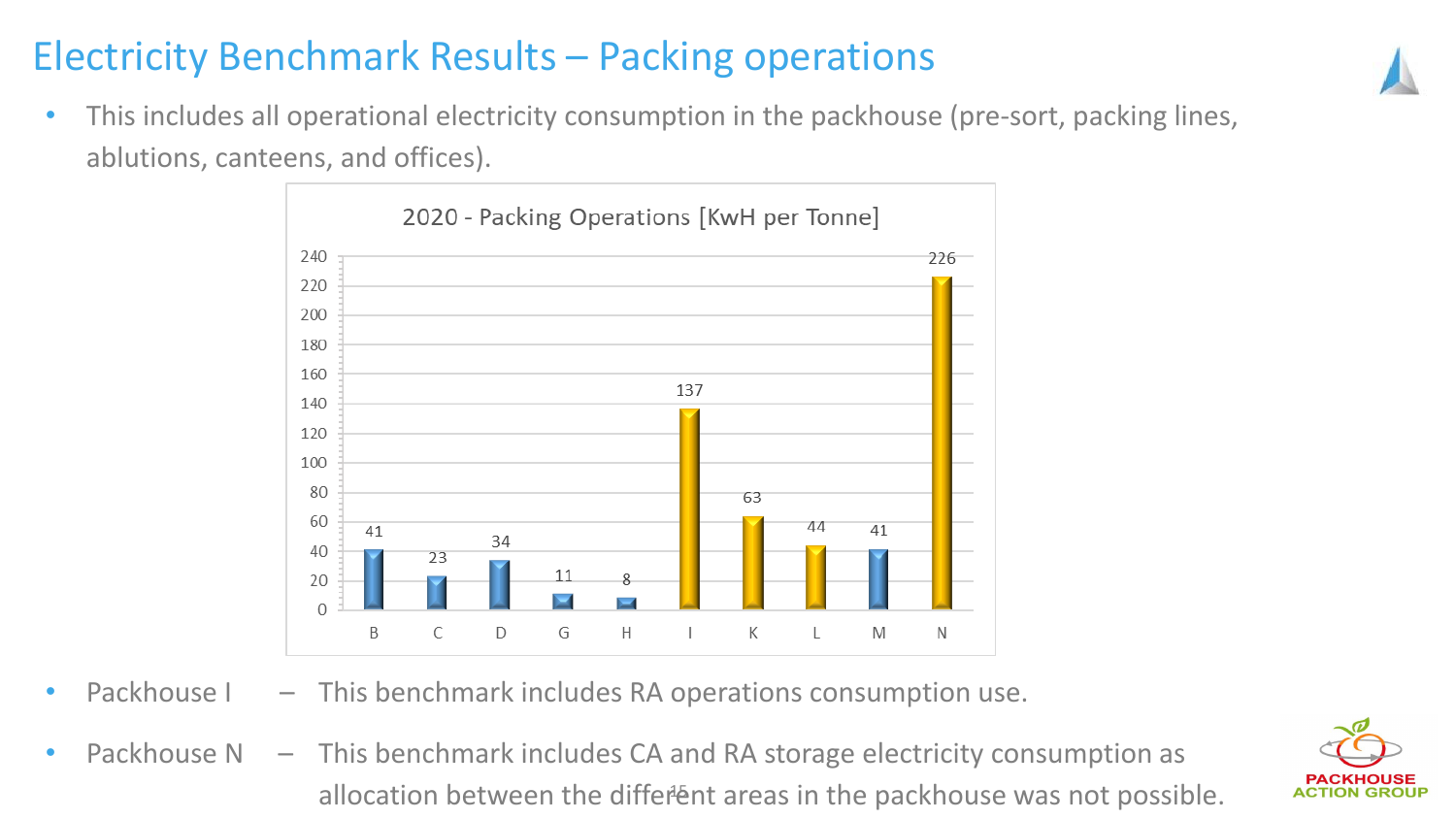# Electricity Benchmark Results – CA Operations

• This includes all electricity consumption relevant only to CA operations (refrigeration plant, compressors, condensers, fans, cooling towers, etc.)



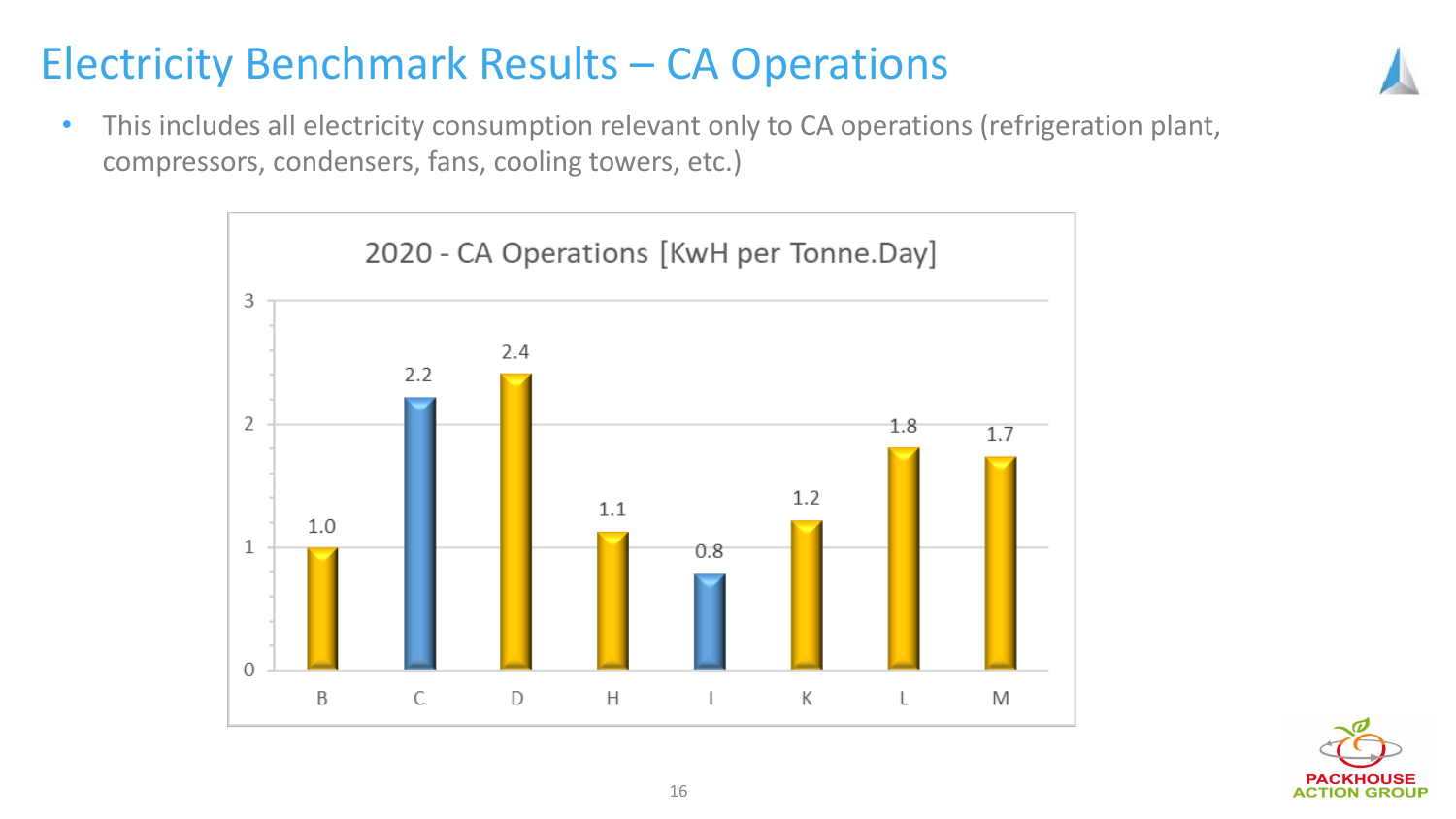# Electricity Benchmark Results – RA Operations

• This includes all electricity consumption relevant only to RA operations (refrigeration plant, compressors, condensers, fans, cooling towers, etc.)



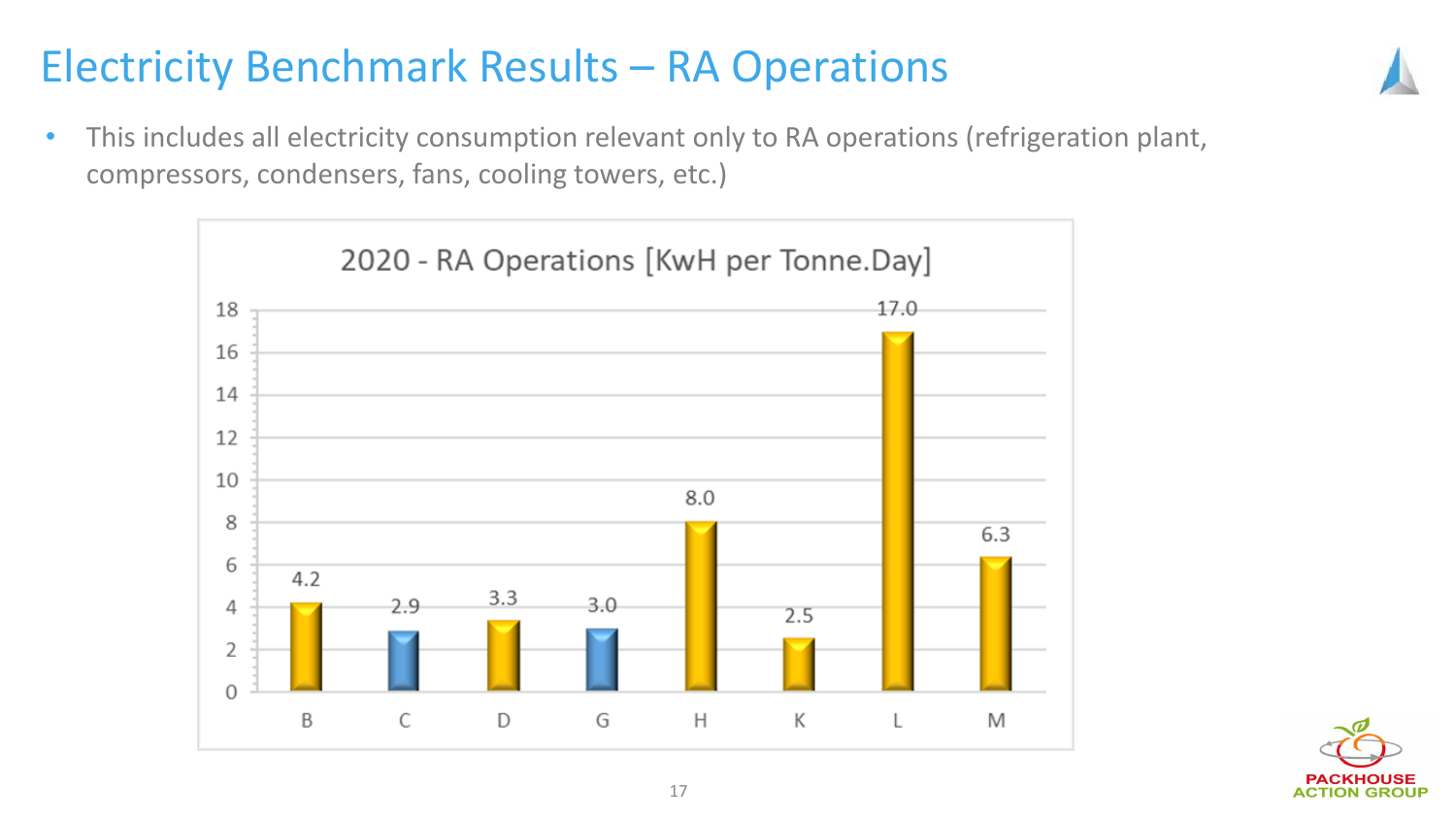Electricity Benchmark Results – Overall Electricity Consumption Benchmark



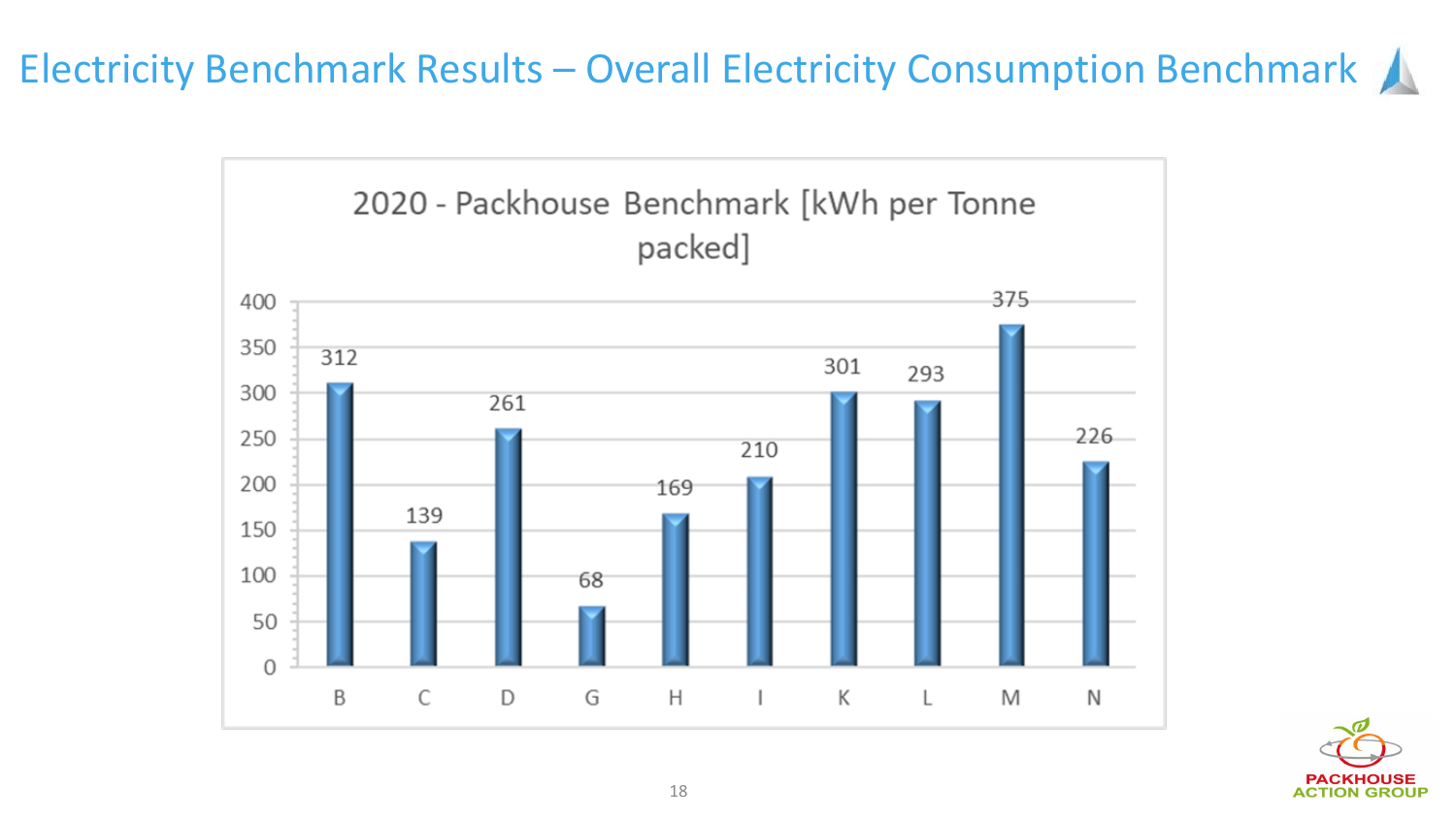## Electricity Benchmark Results – Electricity Use Profiles

• Displays the electricity use percentage profile per packhouse.



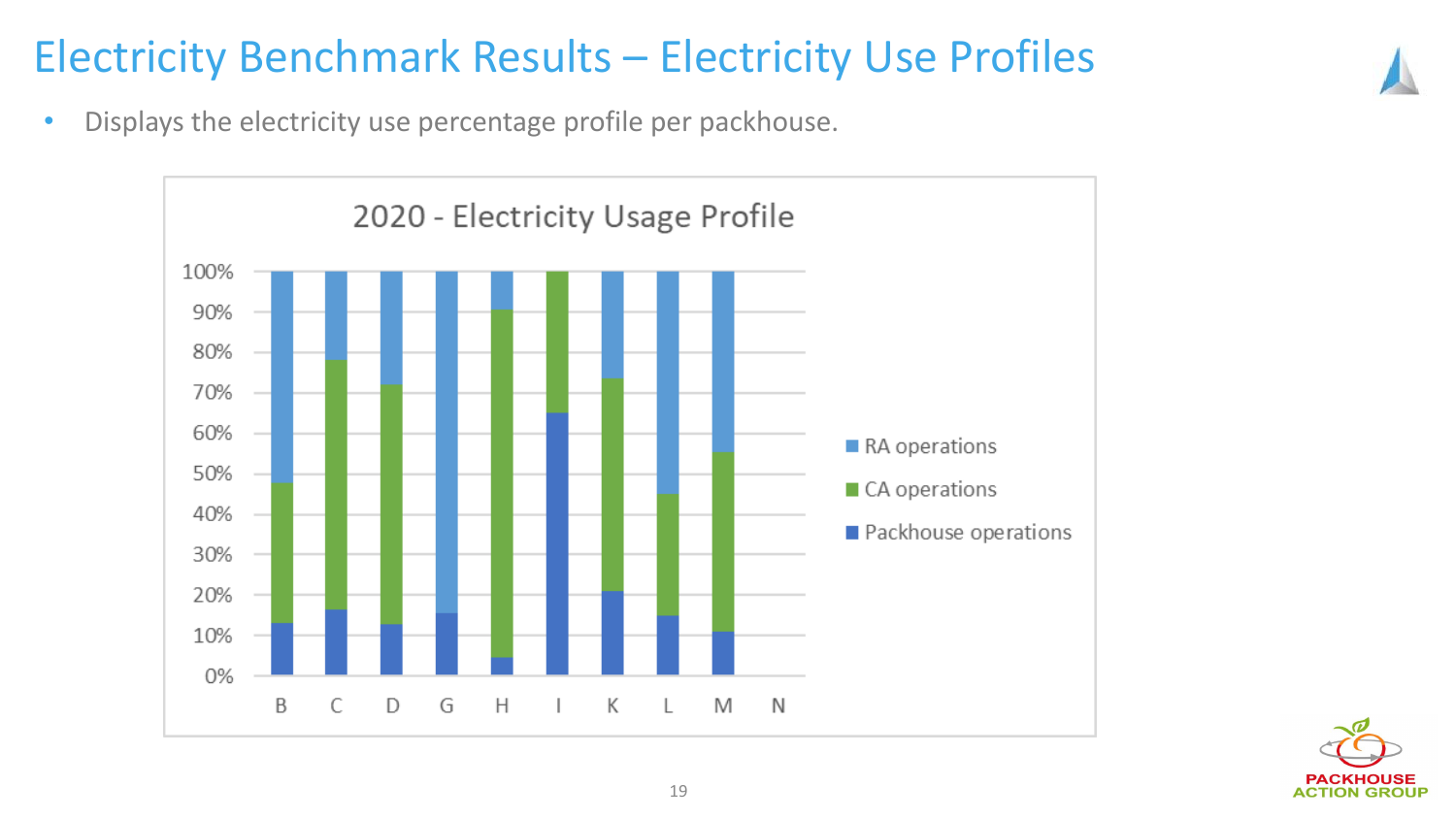## Electricity Benchmark Results – Electricity Cost Benchmark



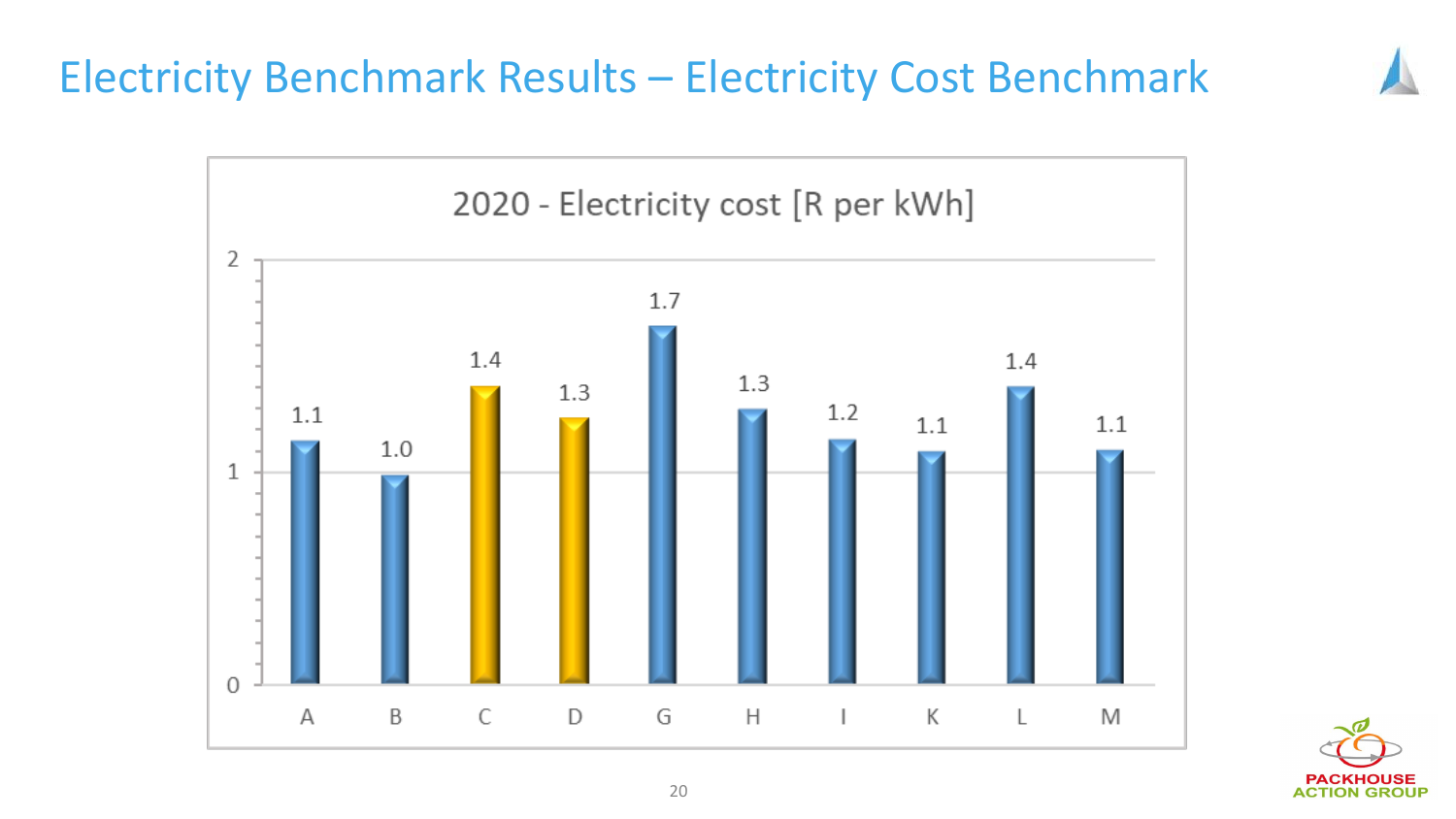### **Conclusions**

- Phase 4 positives:
	- **Three new** packhouses participated.
	- Year-on-year comparisons trends starting to emerge.
	- **Water usage** appears to be **stabilizing** and even **decreasing**.
	- Increased awareness of metering blind spots and data quality issue for each specific packhouse.
	- Increased awareness of the project, 3 more packhouses committed to participate in future.
	- Most packhouses already have some **water and energy saving practice**s in place and have plans to implement more in the future.
	- More accurate packing line benchmarks (drenching and pre-sort split out).
	- **Energy benchmarking** initiated.
- Phase 4 challenges:
	- Was unable to achieve 15 packhouse goal.
	- Data quality